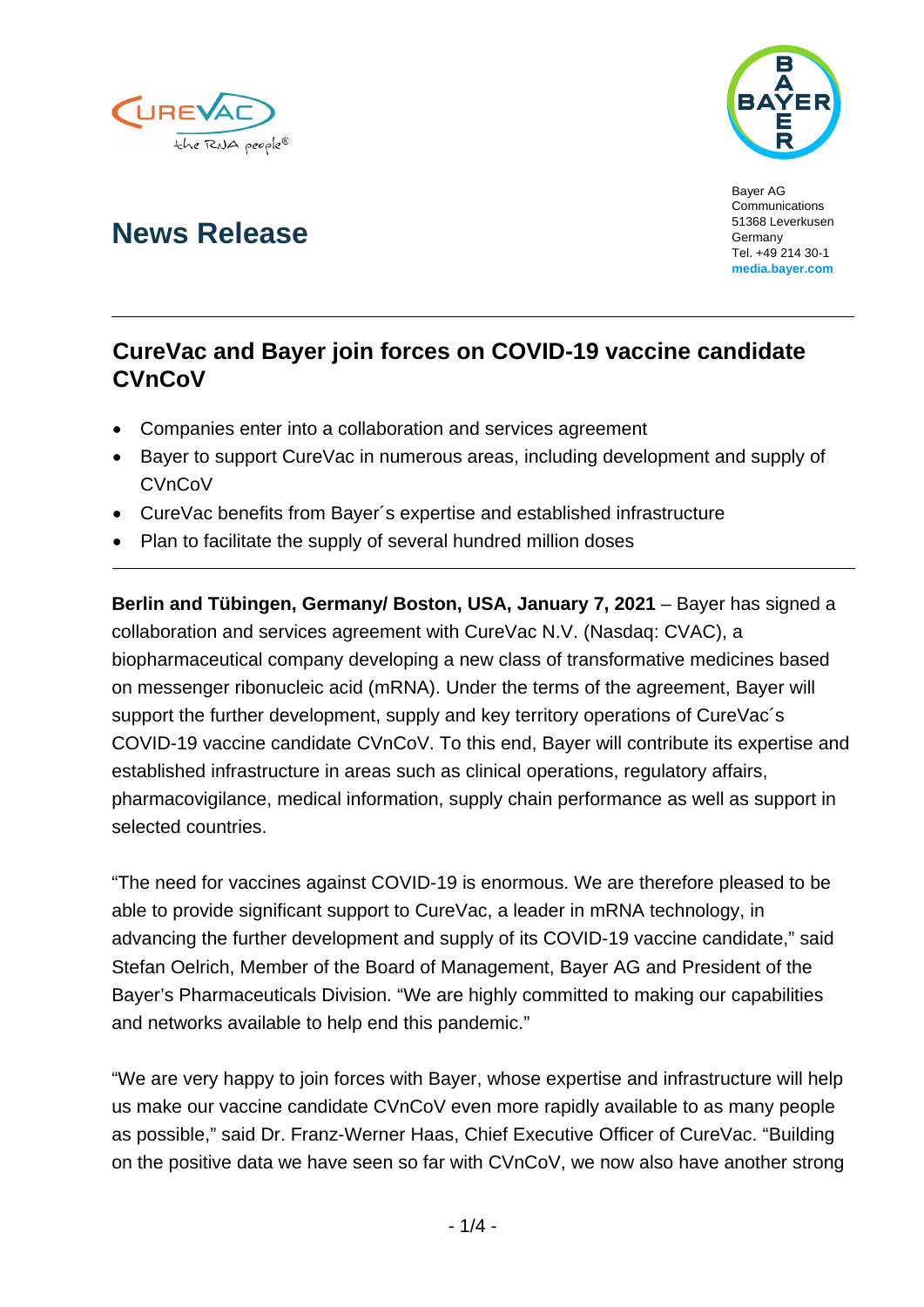partner on our side to get the vaccine to the people who need it following the receipt of the requisite regulatory approvals."

Based on the collaboration agreement, CureVac will be the Marketing Authorization Holder for the product, while Bayer will support CureVac with country operations within the European Union (EU) and selected additional markets. Bayer holds further options to become Marketing Authorization Holder in other markets outside of Europe. The companies plan to combine their strengths for CureVac to be in a position to supply hundreds of millions of CVnCoV doses around the world, once approvals are granted. Together both companies aim to play a meaningful role to contribute to stop the COVID-19 pandemic.

CureVac is currently expanding its partner network for the development, production and distribution of its vaccine candidate. In November 2020, the company announced that it would ramp up its European manufacturing network, working with Wacker and Fareva, amongst others. On December 14, 2020 the company achieved another milestone in the development of CVnCoV with the start of its global pivotal Phase 2b/3.

# **About Bayer**

Bayer is a global enterprise with core competencies in the life science fields of health care and nutrition. Its products and services are designed to benefit people by supporting efforts to overcome the major challenges presented by a growing and aging global population. At the same time, the Group aims to increase its earning power and create value through innovation and growth. Bayer is committed to the principles of sustainable development, and the Bayer brand stands for trust, reliability and quality throughout the world. In fiscal 2019, the Group employed around 104,000 people and had sales of 43.5 billion euros. Capital expenditures amounted to 2.9 billion euros, R&D expenses to 5.3 billion euros. For more information, go to [www.bayer.com.](http://www.bayer.com/)

# **About CureVac**

CureVac is a global biopharmaceutical company in the field of messenger RNA (mRNA) technology, with more than 20 years of expertise in developing and optimizing the versatile biological molecule for medical purposes. The principle of CureVac's proprietary technology is the use of non-chemically modified mRNA as a data carrier to instruct the human body to produce its own proteins capable of fighting a broad range of diseases. Based on its proprietary technology, the company has built a deep clinical pipeline across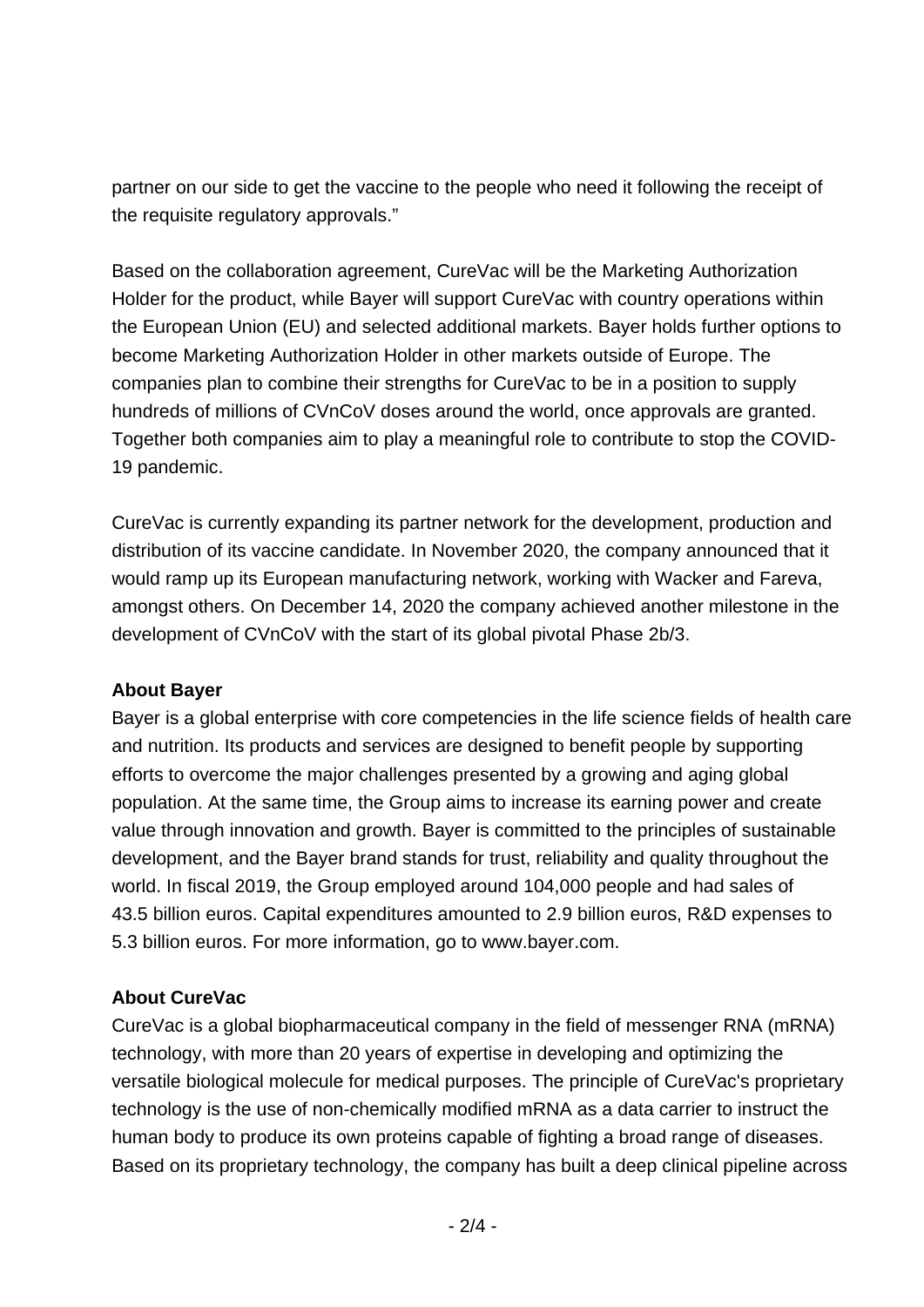the areas of prophylactic vaccines, cancer therapies, antibody therapies, and the treatment of rare diseases. CureVac had its initial public offering on the New York Nasdaq in August 2020. It is headquartered in Tübingen, Germany, and employs more than 500 people at its sites in Tübingen, Frankfurt, and Boston, USA. Further information can be found at [www.curevac.com.](http://www.curevac.com/)

CureVac Media Contact

**Thorsten Schüller, Vice President Communications** phone +49 7071 9883-1577 Email: [thorsten.schueller@curevac.com](mailto:thorsten.schueller@curevac.com)

#### CureVac Investor Relations Contact

**Dr. Sarah Fakih, Vice President Investor Relations** phone +49 7071 9883-1298 mobile +49 160 90 496949 Email: [Sarah.fakih@curevac.com](mailto:Sarah.fakih@curevac.com)

#### Bayer Contact:

## **Astrid Kranz, phone +49 30 468-12057**

Email: [astrid.kranz@bayer.com](mailto:astrid.kranz@bayer.com)

## **Anne Jorgal, phone +49 30 468-14565**

Email: [anne.jorgal@bayer.com](mailto:anne.jorgal@bayer.com)

Contact for investor inquiries: **Bayer Investor Relations Team, phone +49 214 30-72704** Email: [ir@bayer.com](mailto:ir@bayer.com) [www.bayer.com/en/investors/ir-team](https://www.bayer.com/en/investors/ir-team)

Find more information at<https://pharma.bayer.com/> Follow us on Facebook:<http://www.facebook.com/pharma.bayer> Follow us on Twitter: [@BayerPharma](https://twitter.com/bayerpharma)

ak (2021-0003E)